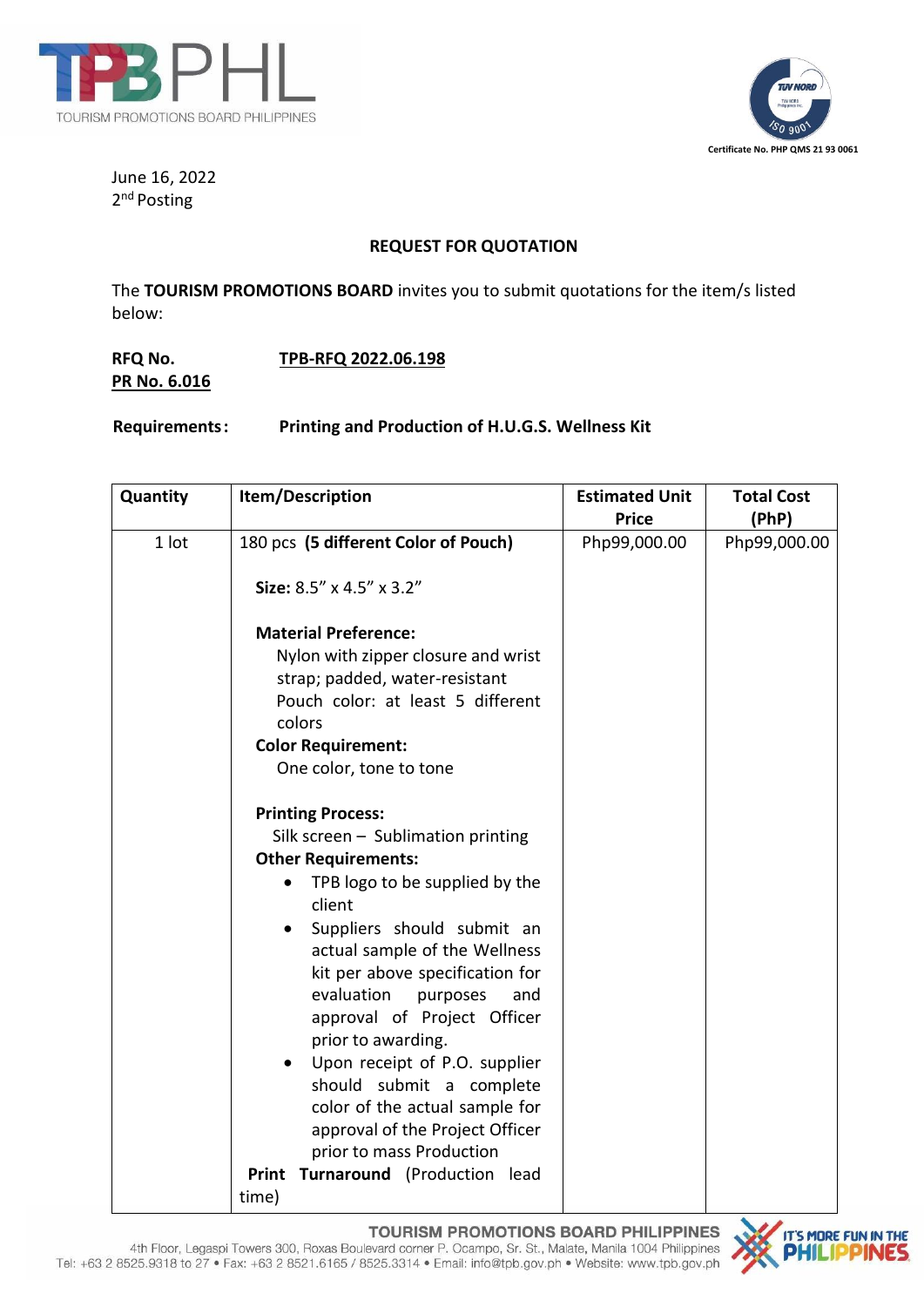| Allowed 25 calendar days upon                                          |  |
|------------------------------------------------------------------------|--|
| approval of final proof                                                |  |
| 180 pcs POP IT                                                         |  |
| Feature: Silicone, squishy, reusable and                               |  |
| washable                                                               |  |
| When pressed, the bubble will make a                                   |  |
| slight popping sound                                                   |  |
| Shape: Heart, Square, Round, Ice                                       |  |
| cream, Dolphin, Among Us,                                              |  |
| Strawberry, Squid Game                                                 |  |
| <b>Color: Rainbow color</b>                                            |  |
| 180 pcs Fidget Cube                                                    |  |
| <b>Material: ABS material</b>                                          |  |
| Six-sided cube with different buttons                                  |  |
| on each side                                                           |  |
| Small and light<br><b>Dimension:</b> $2.7cm \times 2.7cm \times 2.7cm$ |  |
| Color: White-blue, black-rose red,                                     |  |
| black-green, full black                                                |  |
|                                                                        |  |
| 180 pcs De-stress aromatherapy oil                                     |  |
| Size: 10ml                                                             |  |
| <b>Description:</b> Refreshing oil and relaxing                        |  |
| aroma that relieves headache,                                          |  |
| flatulence, cold symptoms, motion                                      |  |
| sickness, itchiness from insect bites                                  |  |
| and as aromatherapy                                                    |  |
| Product use: Apply on your wrists,                                     |  |
| back of the ears, nape, and temples                                    |  |
| <b>Scent</b> (suggestion only):                                        |  |
| Lavender - an earthy, floral scent;                                    |  |
| calms the senses and reduces anxiety;                                  |  |
| Sleep-inducing scent that helps with                                   |  |
| sleeping                                                               |  |
| ■ Peppermint – beneficial for headaches,                               |  |
| cleansing of the skin, anti-microbial,                                 |  |
| and provide pain relief via scent to                                   |  |
| your nervous system; stress reliever                                   |  |
|                                                                        |  |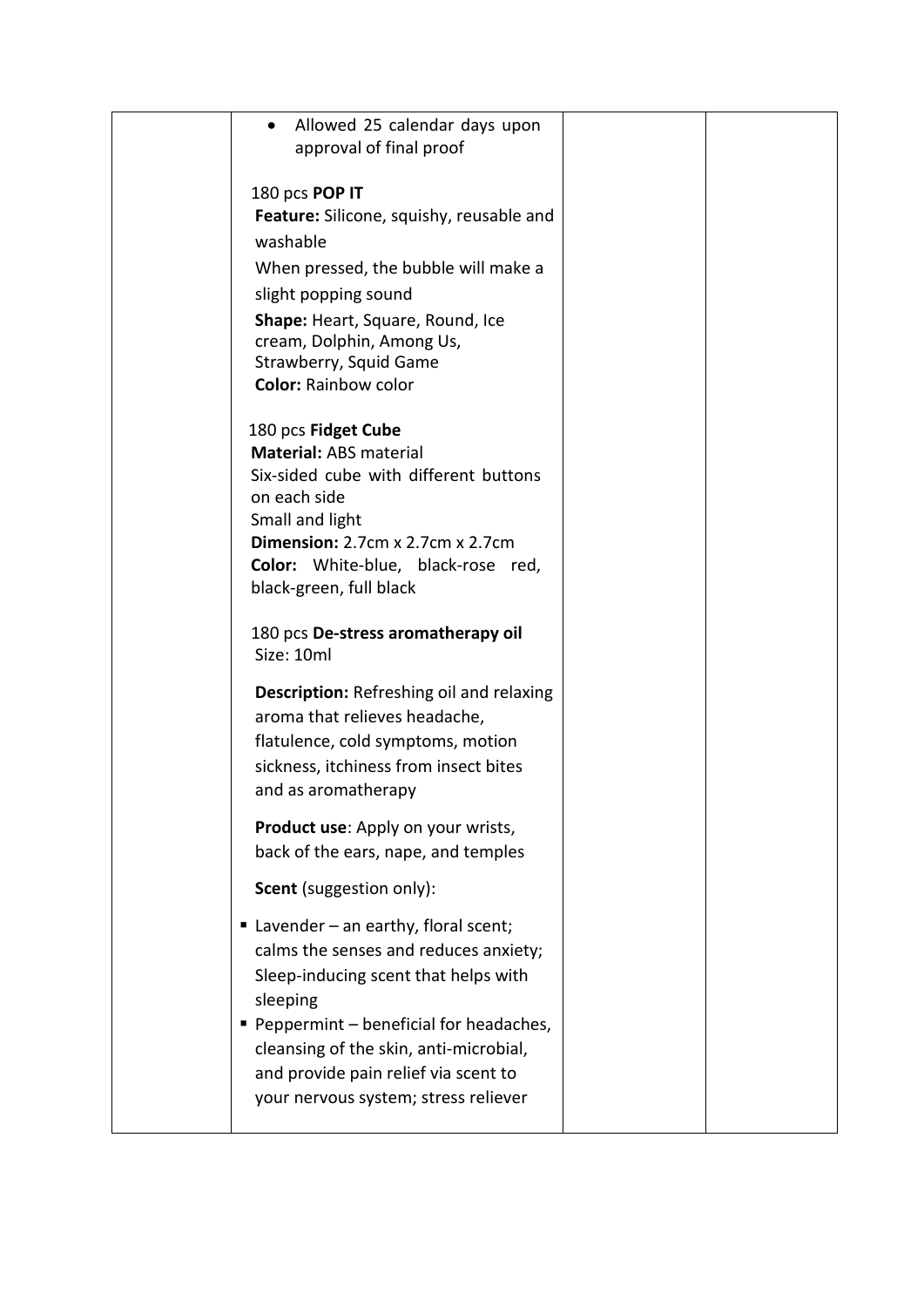|            | <b>Annex "A" Design</b>                                                     |              |
|------------|-----------------------------------------------------------------------------|--------------|
| Terms      | 30 days from receipt of Invoice                                             |              |
| Delivery   | Complete Delivery is on or before 15<br><b>July 2022</b>                    |              |
| <b>ABC</b> | The approved budget for the contract<br>(ABC) inclusive of applicable taxes | Php99,000.00 |

Please submit your **quotation and legal** documents duly signed by your authorized representative to email address bhong\_ducusin@tpb.gov.ph not later than **22 June 2022 at 5:00 pm**, subject to the Terms and Conditions stated herein and the shortest time of delivery.

Thank you very much.

**ELOISA A. ROMERO**

Head, Procurement and General Services Division

Contact person: Jose T. Ducusin, Jr Contact number: 02 8525 -7312 / 8525 – 9318 to 27

### Note: **All entries must be typewritten on your company letterhead.**

Price Validity shall be for a period of thirty (30) calendar days. Suppliers must submit the following legal documents to be eligible to participate on the bidding:

- a. PhilGEPS Certificate
- b. Mayor's Business Permit **(2022)**
- c. SEC/DTI Registration Certificate
- d. BIR Registration /TIN
- e. Omnibus Sworn Statement **(Annex "B")**
- f. Company profile (New Supplier)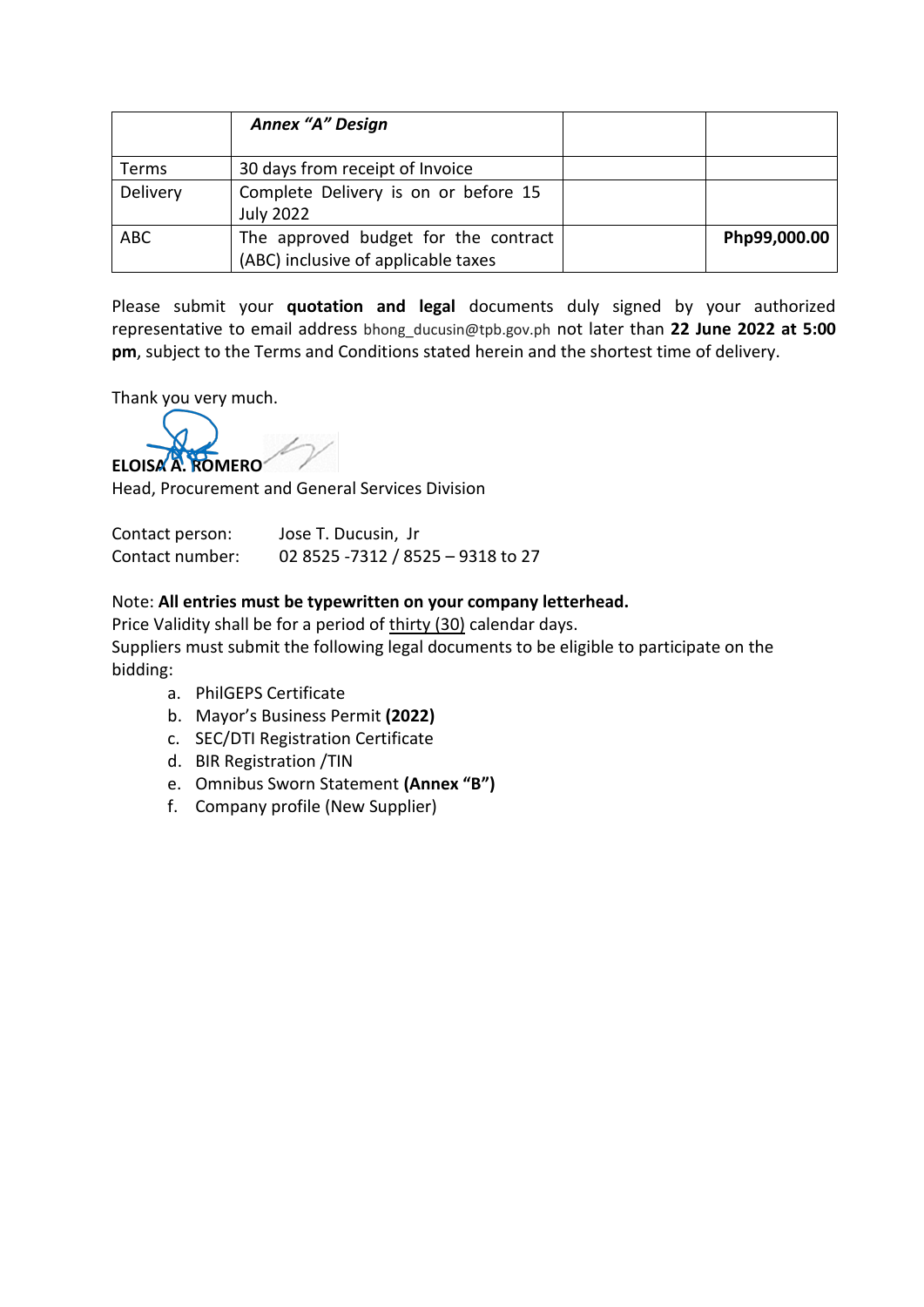### ANNEX "A"

## Pouch





# Pop it

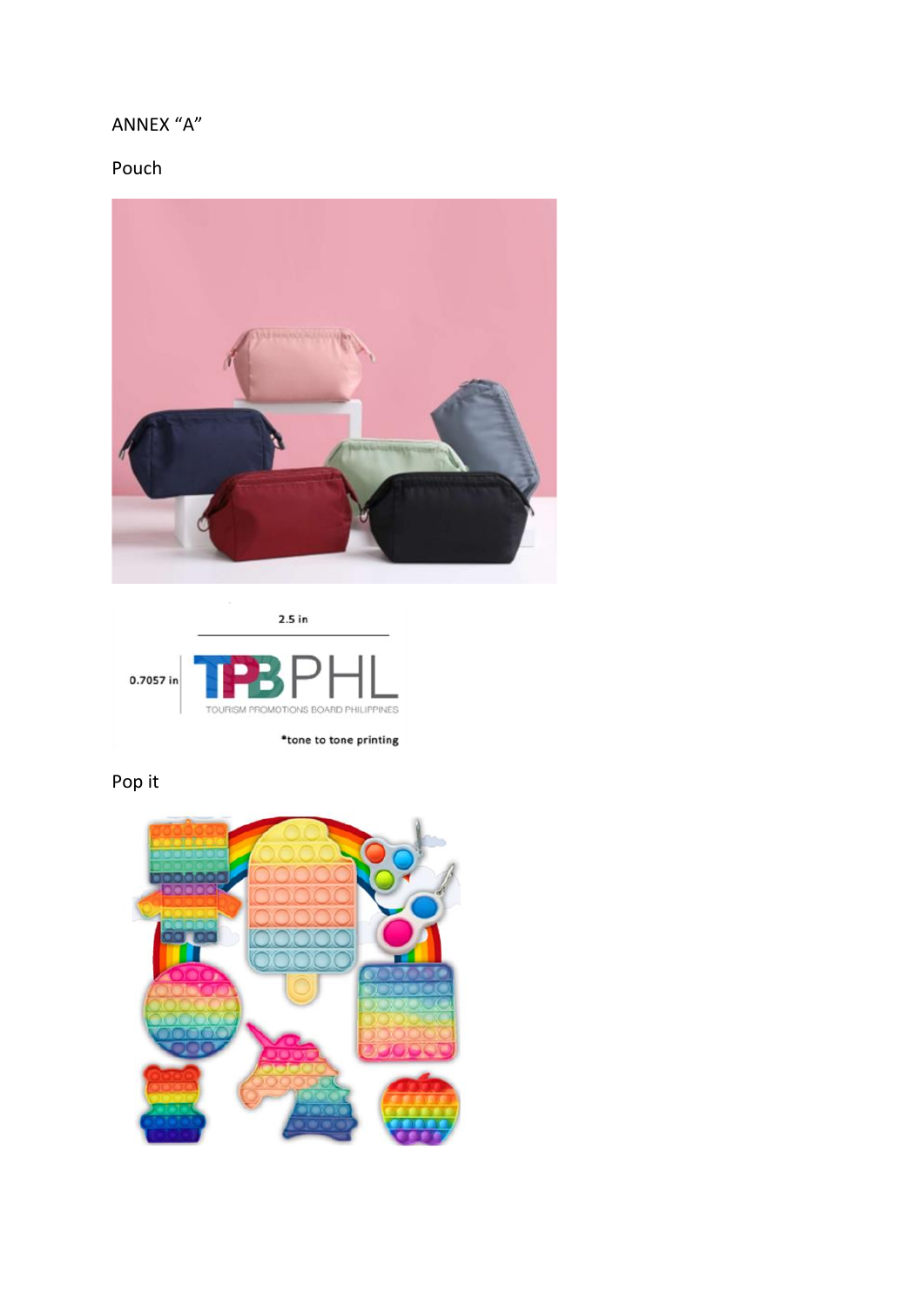## Fidget Cube



De-stress aromatherapy oil

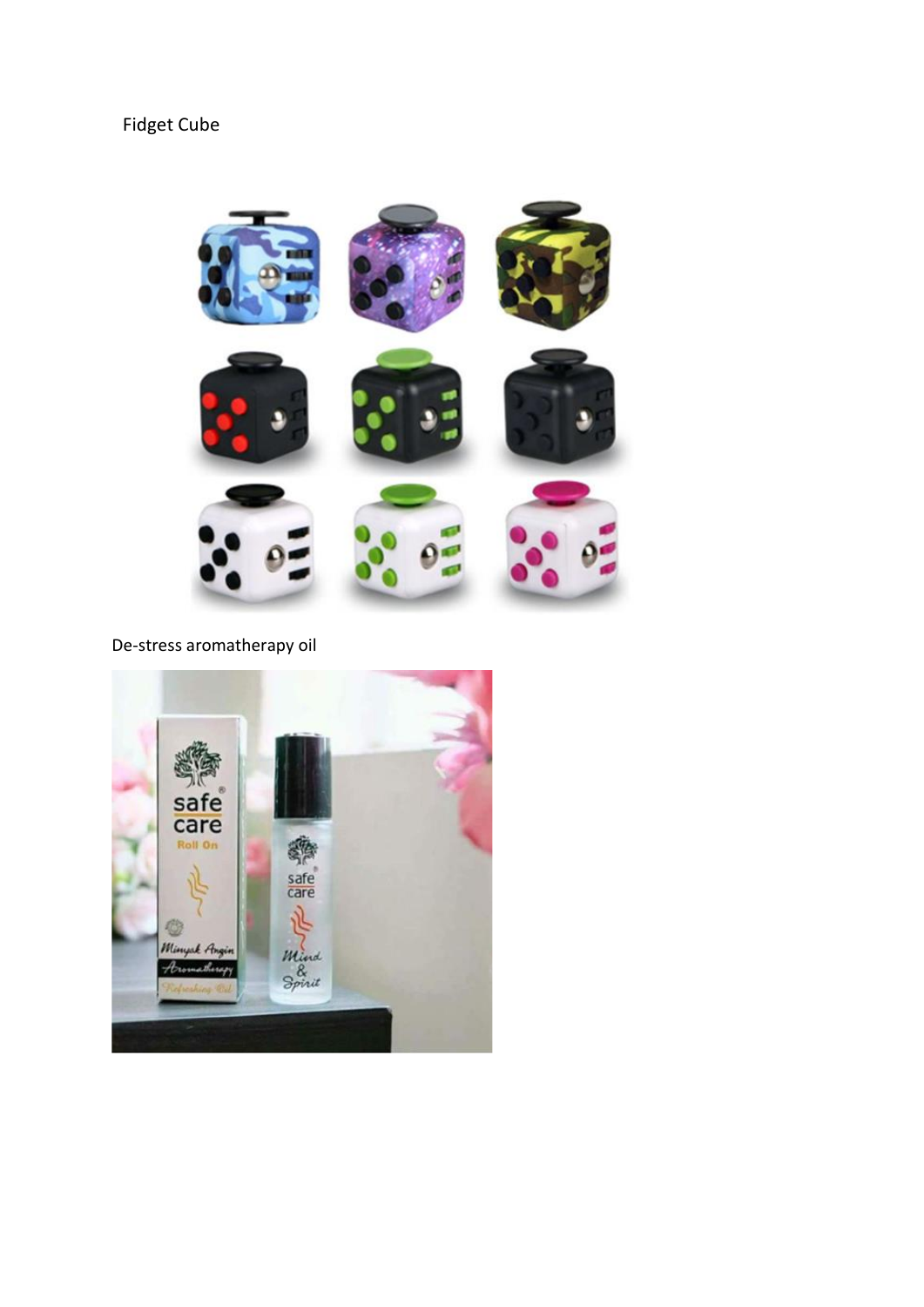#### **HANNEX "B"**

### **Omnibus Sworn Statement (Revised)**

*[shall be submitted with the Bid]*

\_\_\_\_\_\_\_\_\_\_\_\_\_\_\_\_\_\_\_\_\_\_\_\_\_\_\_\_\_\_\_\_\_\_\_\_\_\_\_\_\_\_\_\_\_\_\_\_\_\_\_\_\_\_\_\_\_\_\_\_\_\_\_\_\_\_\_\_\_\_\_\_\_

REPUBLIC OF THE PHILIPPINES )

CITY/MUNICIPALITY OF \_\_\_\_\_\_ ) S.S.

### **AFFIDAVIT**

I, [Name of Affiant], of legal age, [Civil Status], [Nationality], and residing at [Address of Affiant], after having been duly sworn in accordance with law, do hereby depose and state that:

*1. [Select one, delete the other:]*

*[If a sole proprietorship:]* I am the sole proprietor or authorized representative of [Name of Bidder] with office address at [address of Bidder];

*[If a partnership, corporation, cooperative, or joint venture:]* I am the duly authorized and designated representative of [Name of Bidder] with office address at [address of Bidder];

*2. [Select one, delete the other:]*

*[If a sole proprietorship:]* As the owner and sole proprietor, or authorized representative of [Name of Bidder], I have full power and authority to do, execute and perform any and all acts necessary to participate, submit the bid, and to sign and execute the ensuing contract for [Name of the Project] of the [Name of the Procuring Entity], as shown in the attached duly notarized Special Power of Attorney;

*[If a partnership, corporation, cooperative, or joint venture:]* I am granted full power and authority to do, execute and perform any and all acts necessary to participate, submit the bid, and to sign and execute the ensuing contract for [Name of the Project] of the [Name of the Procuring Entity], as shown in the attached [state title of attached document showing proof of authorization (e.g., duly notarized Secretary's Certificate, Board/Partnership Resolution, or Special Power of Attorney, whichever is applicable;)];

3. [Name of Bidder] is not "blacklisted" or barred from bidding by the Government of the Philippines or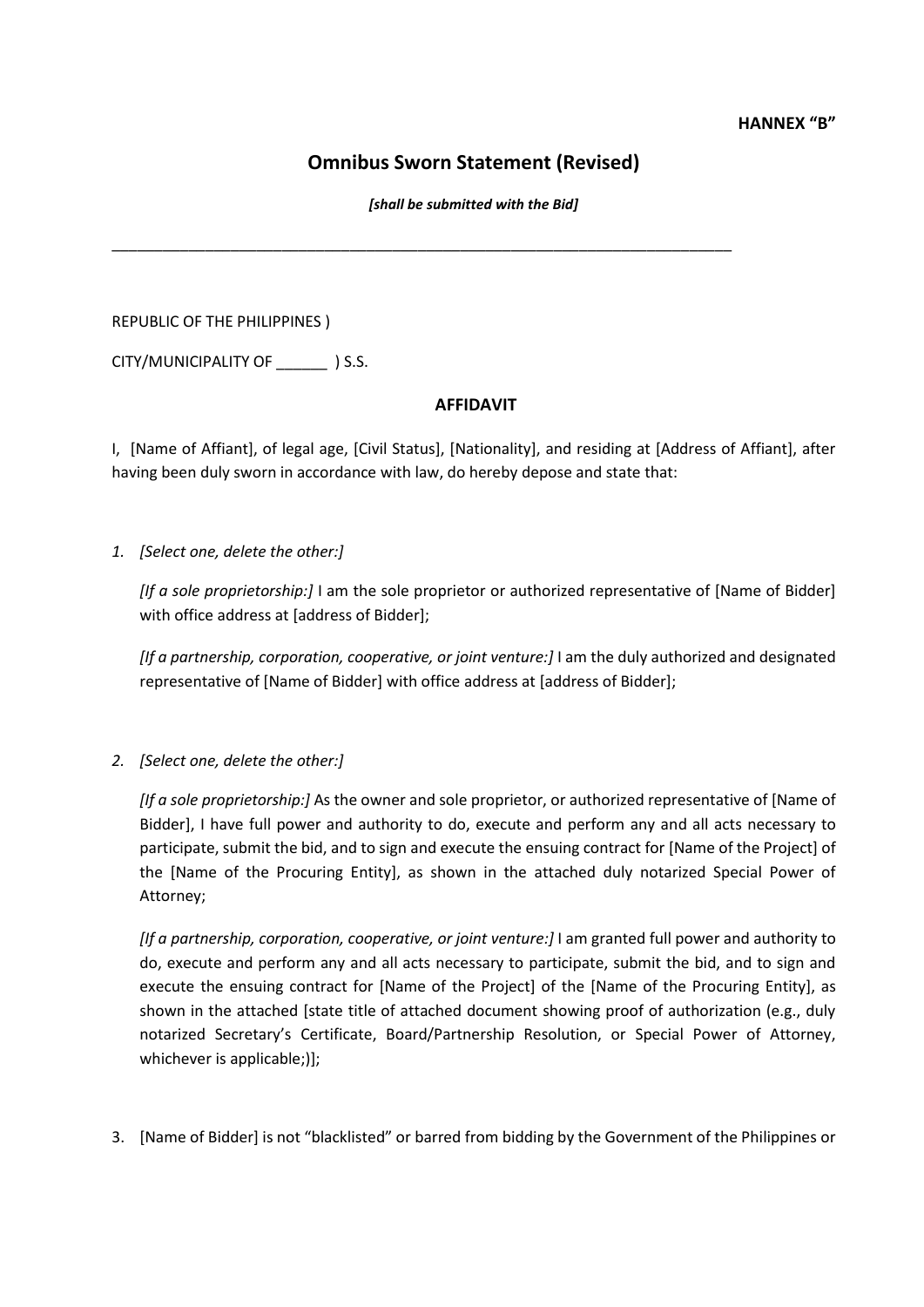any of its agencies, offices, corporations, or Local Government Units, foreign government/foreign or international financing institution whose blacklisting rules have been recognized by the Government Procurement Policy Board, **by itself or by relation, membership, association, affiliation, or controlling interest with another blacklisted person or entity as defined and provided for in the Uniform Guidelines on Blacklisting;**

- 4. Each of the documents submitted in satisfaction of the bidding requirements is an authentic copy of the original, complete, and all statements and information provided therein are true and correct;
- 5. [Name of Bidder] is authorizing the Head of the Procuring Entity or its duly authorized representative(s) to verify all the documents submitted;
- *6. [Select one, delete the rest:]*

*[If a sole proprietorship:]* The owner or sole proprietor is not related to the Head of the Procuring Entity, members of the Bids and Awards Committee (BAC), the Technical Working Group, and the BAC Secretariat, the head of the Project Management Office or the end-user unit, and the project consultants by consanguinity or affinity up to the third civil degree;

*[If a partnership or cooperative:]* None of the officers and members of *[Name of Bidder]* is related to the Head of the Procuring Entity, members of the Bids and Awards Committee (BAC), the Technical Working Group, and the BAC Secretariat, the head of the Project Management Office or the end-user unit, and the project consultants by consanguinity or affinity up to the third civil degree;

*[If a corporation or joint venture:]* None of the officers, directors, and controlling stockholders of *[Name of Bidder]* is related to the Head of the Procuring Entity, members of the Bids and Awards Committee (BAC), the Technical Working Group, and the BAC Secretariat, the head of the Project Management Office or the end-user unit, and the project consultants by consanguinity or affinity up to the third civil degree;

- 7. *[Name of Bidder]* complies with existing labor laws and standards; and
- 8. *[Name of Bidder]* is aware of and has undertaken the responsibilities as a Bidder in compliance with the Philippine Bidding Documents, which includes:
	- a. Carefully examining all of the Bidding Documents;
	- b. Acknowledging all conditions, local or otherwise, affecting the implementation of the Contract;
	- c. Making an estimate of the facilities available and needed for the contract to be bid, if any; and
	- d. Inquiring or securing Supplemental/Bid Bulletin(s) issued for the *[Name of the Project]*.
- 9. *[Name of Bidder]* did not give or pay directly or indirectly, any commission, amount, fee, or any form